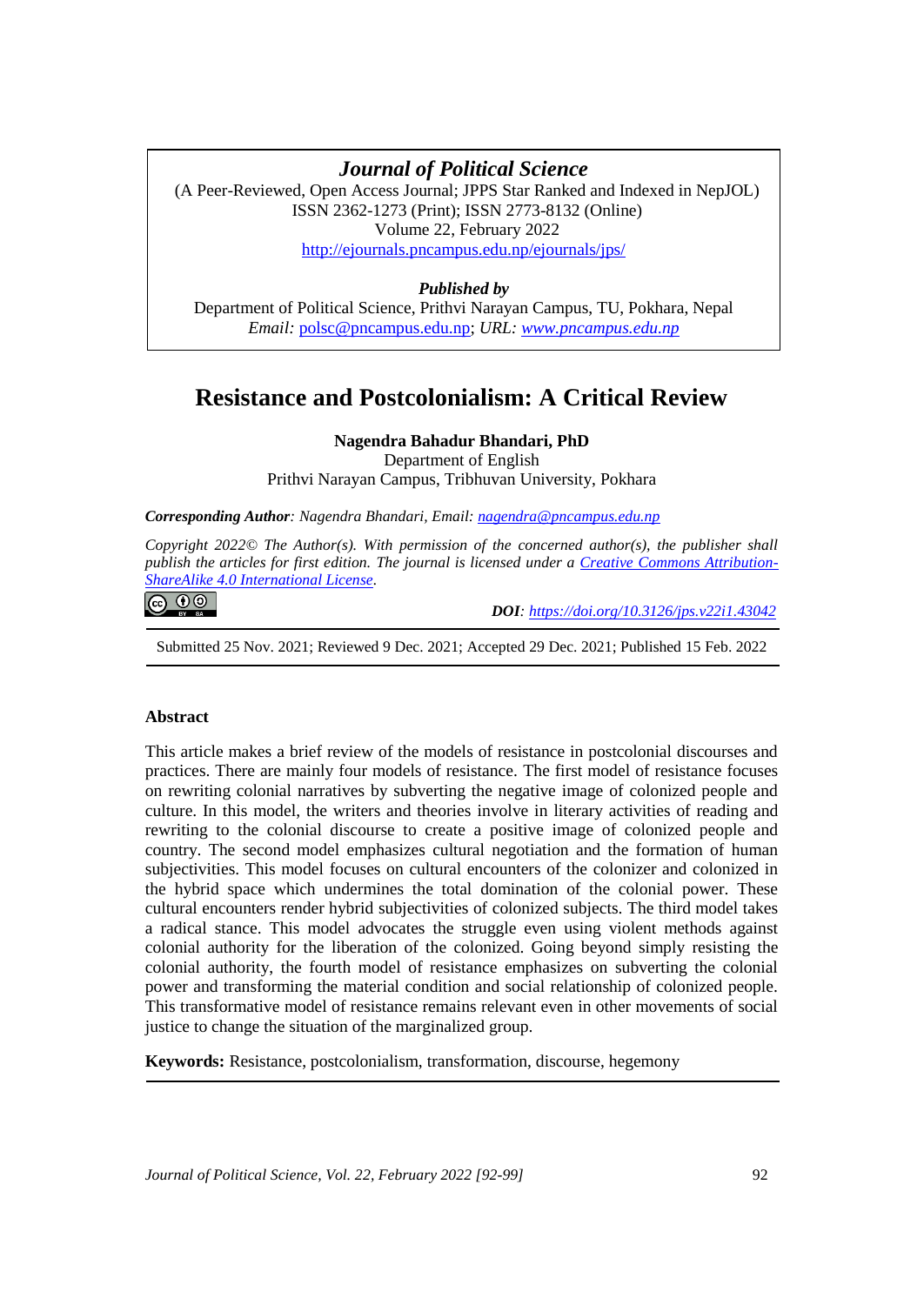## **Introduction**

There are broadly four models of resistance in postcolonial discourses and practices. The first model of resistance focuses on rewriting the colonial narrative. The practitioners of this model: theorists and writers involved in deconstructing the negative image of colonized people and culture constructed by the colonial discourse. They engage in literary activities of reading and rewriting the colonial discourse, and creating a positive image of colonized people and country. Unlike the first model, the second model; resistance as subversion emphasizes cultural negotiation and the formation of human subjectivities. This model focuses on cultural encounters of the colonizer and colonized in the hybrid space which undermines the total domination of the colonial power and renders hybrid subjectivity that rejects the practice of essentializing the identity of colonized people. In challenging the colonial authority, the third model; resistance as opposition takes a radical stance. This model advocates the struggle even using violent methods against colonial authority for the liberation of the colonized. These models resist colonial power in various ways. However, they fail to address the transformation in the social relationship and material condition of the colonized people. In this context, David Jefferess (2008) postulates a fourth model of resistance as transformation by analyzing the reconciliation practice of South Africa and Gandhi's strategies of resistance in India. This model emphasizes not only subverting the colonial power but also transforming the material condition and social relationship imposed by the colonial power. Reviewing these models of resistance, this article tries to show the relevance of the fourth model: resistance as transformation in various forms of social movements of justice to the marginalized and suppressed groups.

## **Resistance as Rewriting Colonial Narratives**

In postcolonial scholarship, the first form of resistance is cultural resistance which deconstructs the image of the colonized people created by the discourse of colonialism. In Edward Said's analysis, the discourse of colonialism "produces a positive national selfdefinition for Western nations by contrast with Eastern nations on which the West projects all the negative characteristics it does not want to believe exist among its own people" (Tyson, 2006, p. 420). Said demonstrates that colonial power disseminates the knowledge through literature, education system and other cultural production that would rationalize their colonial mission. For this, they depict the colonized people as "weak-willed, inferior, secondary, effeminate and unable to rule themselves" (Boehmer, 2006, p. 351). Consequently, resistance in the postcolonial project involves creating a positive self-image of the colonized people by presenting them in a positive light and exposing the inherent contradiction within the colonial discourse.

In this form of resistance, postcolonial scholars take writing and reading from the margin as acts of resistance to "expose the underlying cultural assumption of colonial authority and provide alternative readings" (Shahjahan, 2014, p. 222). They resist and rewrite the dominant cultural values, codes, narratives, and behaviors of colonial discourse. In this sense, writing acts as a form of resistance to displace the colonial discourse about the colonized. As a result, many postcolonial writers and theorists involve in writing to create a positive image of the colonized. They also involve reading the colonial narratives to expose the underlying colonialist ideology of the colonial discourse. However, this form of cultural resistance which is mainly based on the writing and reading act has some limitations.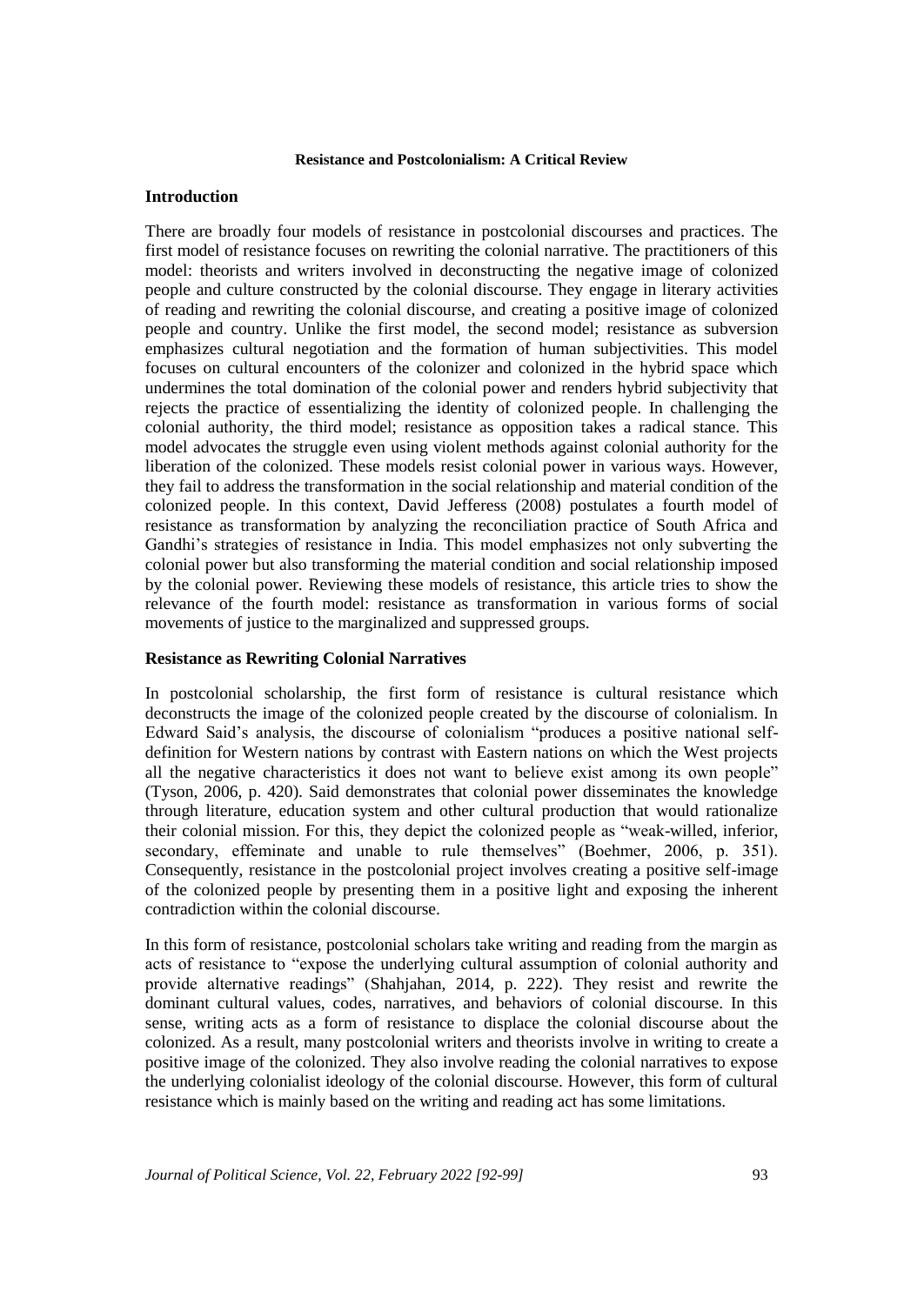Resisting colonialism only through literary activities of reading and writing diminishes the colonial exploitation as a cultural project and ignore the material concern. Cultural resistance fails to address the ground reality or the daily lived experiences of material inequalities. Mainly, such resistance "fails to transform the social relations of power and maintains the metropolis as the normative reference point" (Shahjahan, 2011, p. 275). The literary acts of writing and reading expose the historical injustice and inherent contradiction of colonial discourse, however, it fails to bring out any change in the underlying power structure of a society and substantial change in the lives of the marginalized people.

#### **Resistance as Subversion**

The second model of resistance in postcolonialism aims at subverting the domination of the colonial hegemony and authority of colonial knowledge production. In this model, postcolonial theorist Homi Bhabha (1995) envisions the in-between space of the encounter of the colonizer and colonized which he calls the third space of cultural enunciation. This space primarily subverts, "the binary thought and essentialist identities produced by colonial knowledge" (Bhabha, 1995, p. 276). Bhabha examines, "the psychic and cultural fault-lines which are generated around and constantly threaten, any simple 'black-and-white' distinction between two conventional parties to the colonial relationship" (Boehmer, 2006, p. 355). Deconstructing the binary of the colonized and colonizer, the cultural encounters render hybridity and ambivalence in colonized subjects in the third space.

In Bhabha's argument, the third space goes beyond the polarity of the self and the other, and the colonizer and colonized. Rather, it is a liminal and interstitial space where multiple cultures negotiate rendering ambivalence. The hybrid in-between space can be defined as: "the creative, malleable indeterminacy involving feelings of simultaneously repulsion and desire that exist at the interface between self and other, or between the polarities of the unequal world" (Boehmer, 2006, p. 355). Living in the third space, the colonized people simultaneously manifest attraction toward and repulsion from the colonized. This space is also a fertile ground for the formation of their new subjectivities as it provides them "the terrain for elaborating strategies of selfhood – singular or communal – that initiate new signs of identity and innovative sites of collaboration, and contestation, in the act of defining the idea of society itself" (Bhabha, 1995, pp. 1-2). This is the place where the crossing over of time and cultural differences occurs and where new signs of identity are formed. The preexisting cultural codes and ethnic traits get redefined in this space.

The cultural differences of the colonizer and colonized are shaped by tradition but they are negotiated and redefined through the conditions of contingency and contradictions in the third space. The cultural negotiation in the third space undermines the total and absolute power of the colonizer. The colonized subjects resist the total subjugation to the colonial authority in their ambivalent retention which creates the gap between the expectation of the colonizer and the response of the colonized. The subversion of the colonial power results in hybridity and ambivalence in the liminal in-between space. In this sense, Bhabha's interstitial in-between space provides postcolonialism with a form of resistance which, "illuminates how more material forms of opposition, struggle, and protest can be seen as enabling, and enabled by, modes of discursive *refusal*, wherein the colonial narrative does not simply fail but is transformed by the colonized in politically meaningful ways" (Jefferess, 2008, p. 29). So, this form of resistance provides a platform for the political struggle by discursively rejecting colonial identities and binary dichotomies.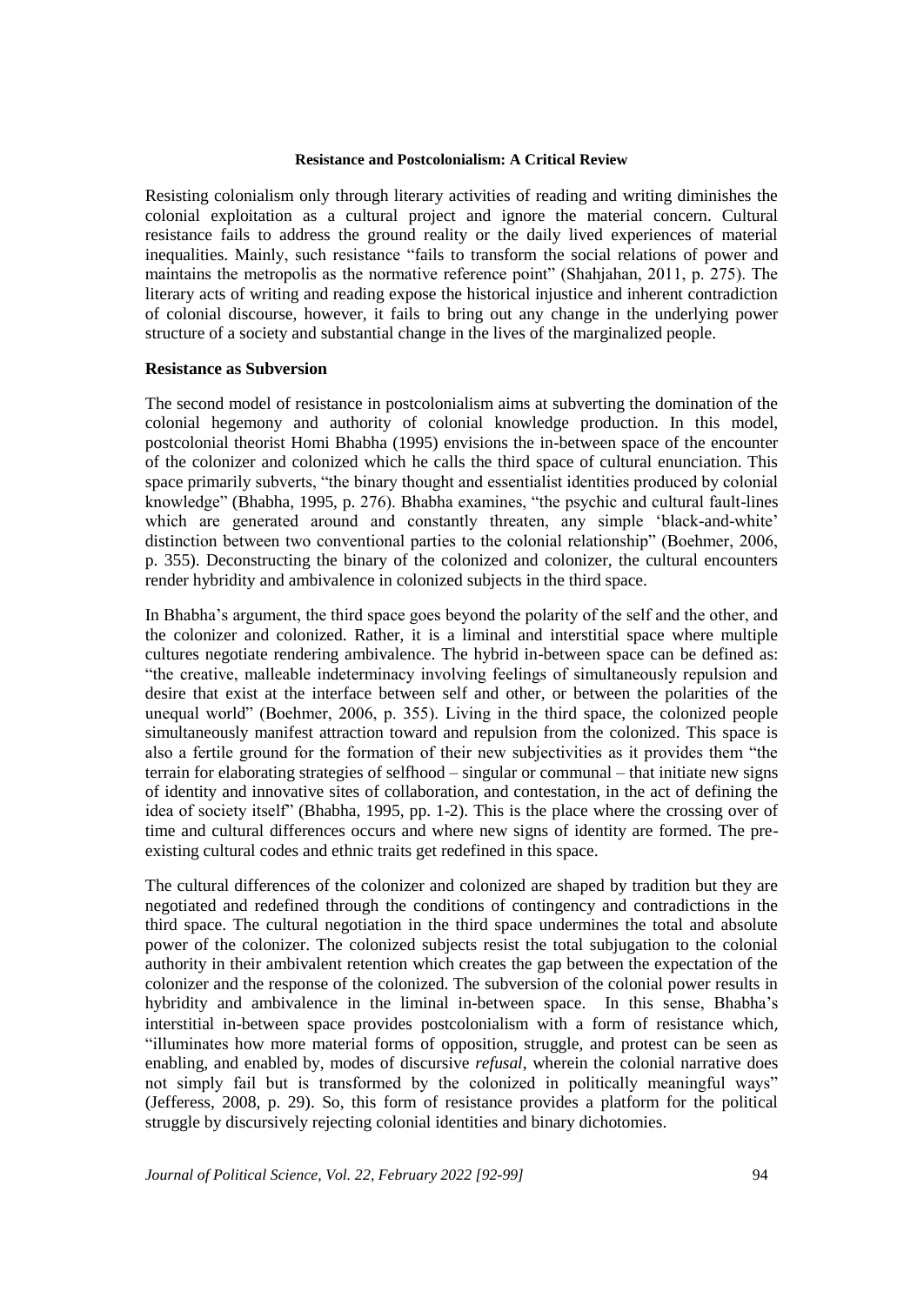However, such discursive subversion of colonial power may help to psychological and spiritual liberation; the decolonization of the mind does not involuntarily render the physical and material liberation. Similarly, it does not talk about the condition of labour exploitation, unequal access to resources, and the use of state apparatus for economic gain. Rather, it concentrates on the formation of subjectivities of the colonized in the in-between space of the cultural encounter of the colonizer and colonized. In Jefferess' opinion, this form of resistance reduces colonialism into cultural projects. It ignores the material conditions and the role of ideology that structures the material relationships. In its focus on cultural interaction and subjectivities formation, this model does not talk about the liberation of the colonized people from political and economic exploitation.

## **Resistance as Opposition**

Resistance as an opposition model advocates the liberation of the colonized people through the materialist and collective resistance against the colonial power. Unlike resistance as subversion, it advocates a concrete decolonization process relying on the bipolar Manichean frame of the colonizer and colonization. The liberation of the colonized challenges "social material relations produced by colonial difference, and constitutes organized political and military struggle against colonial rule and the structure of the colonial economy" (Jefferess, 2008, p. 3). Such struggles focus on "collective opposition to the totality of capital and changing underlying social relations that intersect with multiple lines of inequality based on race, gender and class" (Shahjahan, 2014, p. 226). Dismantling the material structures of the colonial authority is the primary aim of this model of resistance.

In this model of resistance, Frantz Fanon even supports the use of violence in the fight for liberation against the colonial power. He supports "revolutionary violence as the most effective mode of opposition to the violence of colonial oppression" (Boehmer, 2006, p. 347). In his support of violence, he departs from the strategy of non-violence propounded by Mahatma Gandhi as a means of exposing the inhumanity caused by colonizers. He insists that

It is only through exercising oppositional violence that the colonized 'non-entity' takes history into its own hands as if were, and so becomes a maker of its own future, a historical agent for the first time. Under colonial conditions, no compromise can be made with the colonizer, no strategic ground given, that will not eventually reproduce in one form or another the Manichaean conflict of colonizer versus colonized. (Boehmer, 2006, p. 347)

His emphasis is on the destruction of colonialism by deploying the revolutionary power which will guarantee the liberation of the colonized people. However, such opposition of colonial authority undermines the inherent heterogeneities among the colonized and the structural transformation of the power structure after the decolonization process.

The opposition as resistance model, which supports a Manichean struggle between oppressor and oppressed overlooks the heterogeneities inherent among colonized people. The poor and underprivileged people may suffer another form of suppression, even in the colonized community. The resistance to one form of power may liberate from the certain relationship of power, not from the whole structure. Moreover, "this model reinforces the binary framework of colonial knowledge by essentializing the past and manipulating colonial knowledge to forge an identity. In other words, resistance-as-opposition perpetuates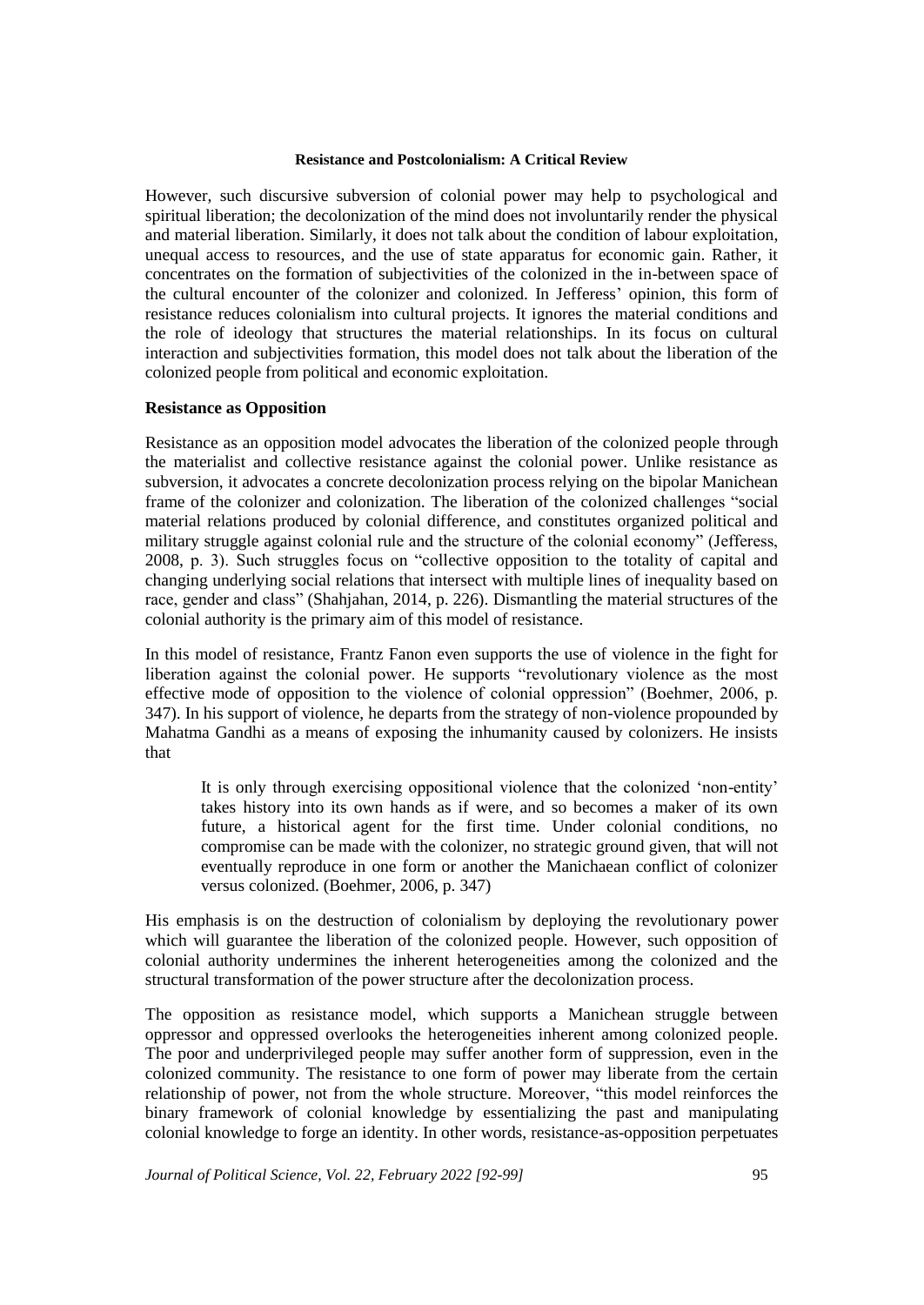the colonial identities produced by the colonizers" (Shahjahan, 2011, p. 277). Such identities need to be deconstructed and redefined. Jefferess, in a sense, admires the spirit for liberation in Fanon's vision. However, he is more interested in "forms of social and cultural 'resistance' that are performed as an animation of an alternative to the direct and structural violence of colonialism rather than merely a refusal or manipulation of, or protest against, colonial power" (Jefferess, 2008, p. 21). He advocates the alternative material condition that will ensure the transformation in the lives of the colonized after the decolonization.

## **Resistance as Transformation**

David Jefferess (2008) proposes the fourth model of resistance; resistance as transformation departing from the other three types of resistance. In retrospection, the first model focuses on rewriting the colonial narratives to create a positive self-image of the colonized. Unlike the first model, the second model explores the formation of subjectivities of the colonial subjects in the in-between space of colonial encounters. Such subjectivities subvert the domination of colonial power and essentialist bipolar identity of the colonizer and colonized. The third model, in its radial stance, departs from the earlier two models and emphasizes opposition of the colonial power even by using violence to liberate the colonized. Departing from all these models of postcolonial resistance, Jefferess (2008) emphasizes the transformation of the material and cultural condition of colonized in his model of resistance as transformation.

Jefferess (2008) emphasizes both a new type of human relationship and change in material condition in his transformative resistance. He advocates a mutual interdependence of human beings rejecting the antagonistic bipolar dichotomies of the self and the other; the colonized and colonizer, along with the transformation of material condition. The transformative resistance "requires both the affirmation of human connection (i.e. as the disruption of the binary framework for social difference) and the alteration of structures of exploitation" (Jefferess, 2008, p. 105). He analyzes Mahatma Gandhi's resistance to colonial power in India and South African reconciliation initiatives as case studies to postulate his transformative model of resistance.

Jefferess asserts that Gandhi's resistance model emphasizes changes in the material condition and human relation both. Gandhi advocates *swaraj* (self-government), *sardoya* (the welfare of all), *ahimsa* (non-violence) and *satyagraha* (truth-force) in his struggle for liberation from British colonial rule. Jefferess (2008) argues:

for the way in which what Gandhi called his 'experiments with truth' and particularly concepts of *swaraj* ('self-government'), *sardoya* ('the welfare of all), *ahimsa* ('nonviolence'), and *satyagraha*('truth-force), which guided and were the subject of those experiments – provide insight into ways in which resistance can be imagined and articulated alternatively to the dominant theories of resistance within postcolonial studies. (p. 96)

Gandhi advocates an "anticipatory discourse of transformation" (Jefferess, 2008, p. 101) by criticizing modern civilization as a form of suppression, not only focusing on colonial exploitation. He rejects violent opposition strategies in his advocacy of *swaraj*, *ahimsa, satyagraha* and *sardoya* while seeking liberation from all social relationships within the repressive structures of modernity.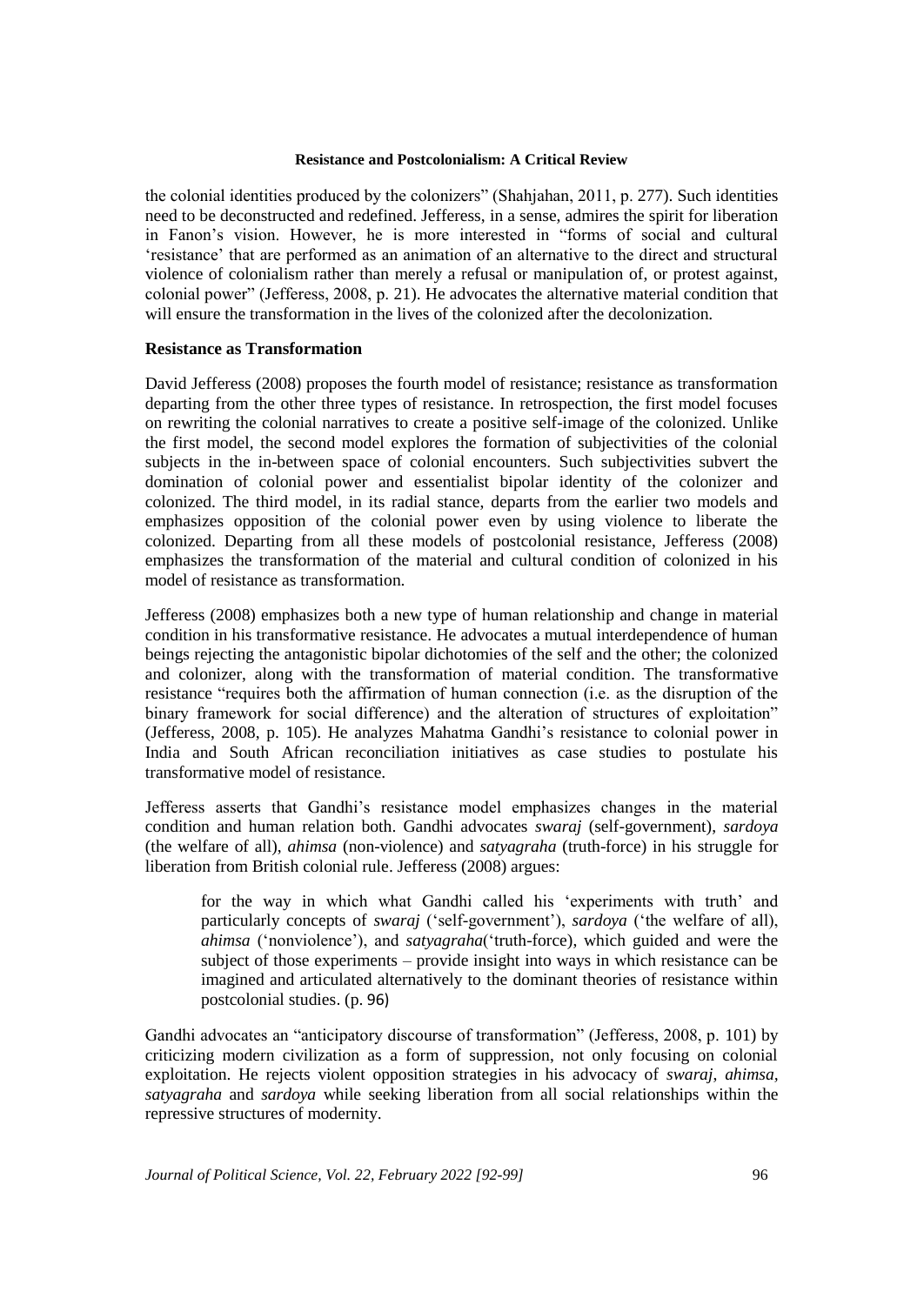Resistance, in the Gandhian model, "does not signify the insurgency of the 'oppressed' against the 'oppressor' but the transformation of the material and discursive structures that maintain oppression" (Jefferess, 2008, p. 134). He advocated the social changes which include "a broad social, cultural and material transformation of society that went beyond deconstruction of the narrow parameters of colonial power, authority and identity politics" (Shahjahan, 2014, p. 227). His political resistance also includes the spiritual transformation of the self which, "he experimented with a lived subjectivity of truth rooted in concepts of self-government, the welfare of all, and non-violence derived from Christian and Hindu traditions" (Shahjahan, 2014, p. 227). For Gandhi, "the transformation of the material and discursive structures that maintain oppression, and a 'new humanism' *is* resistance rather than its after-effect or aim" (Jefferess, 2008, p. 134). He focuses on new humanism deconstructing the binary of the self and the other, the social structures of producing inequality and conflict, along with exploitative colonial power in his resistance process. Jefferess also finds space for new human relationships in the South Africa peace process led by Nelson Mandela.

Jefferess takes the South African post-apartheid reconciliation process as his second example of the transformative model of resistance. This process is linked to material and social transformation, depending not on an antagonistic relationship, but the production of a discourse of mutual responsibility which "deconstructs the antagonistic discourse of apartheid power" (p. 172). He argues that "this project of reconciliation deconstructs colonial knowledge and produces an alternative discourse demanding an alternative structure of relations through recognition, redistribution, and connection" (Shahjahan, 2011, p. 277). This process attempts to change the colonial discourse of knowledge and meaning, not for the past, but the present and the future. Michael Foucault (1972) underscores the imperative of transforming the discourse as it circulates and reinforces the ideology of the dominant group. Similarly, Antonio Gramsci (1999) critically examines the role of discourse in creating consent of the marginalized group in their subjugation to the hegemonic power. So, the transformation of discourse requires the proposal of an alternative structure of relation for mutual harmony by acknowledging the past. So, this process provides "space for the memories of the past and acknowledges the abuse, violence and ideology of apartheid" (Shahjahan, 2014, p. 228). By acknowledging the past, this process attempts to foster new human relationships based on the new discourse which has been jeopardized by apartheid policies. This process has "great transformative potential because it does not merely say 'no' to power; rather, it moves outside of the antagonistic binaries central to colonial ideology towards an ethics and politics of connection" (Shahjahan, 2014, p. 228). So it is a constant process of transformation of both the narratives within which people make sense of their experience and the material and social structure produced by these narratives.

Jefferess takes examples of the Gandhian resistance model and the idea of reconciliation in South Africa to propose his alternative model of transformative resistance. He argues that postcolonial theory neglects such models of transformational resistance exemplified by both Gandhi and the South African liberation struggle. With these examples, he asserts that resistance is "multi-faceted and involves the transformation of relationships, material reality, and perception of both self and other" (Jefferess, 2008, p. 22). He reframes resistance as an attempt to propose a new form of human relationship and to transform the exploitative narratives and material structures. It is not simply a reactive movement of opposing and subverting the colonial rule. Rather, it is a matter of personal and social transformation which are inextricably tied together. So, transformational resistance "foregrounds individual agency as a core component in a praxis based on connection, human dignity and mutual

*Journal of Political Science, Vol. 22, February 2022 [92-99]* 97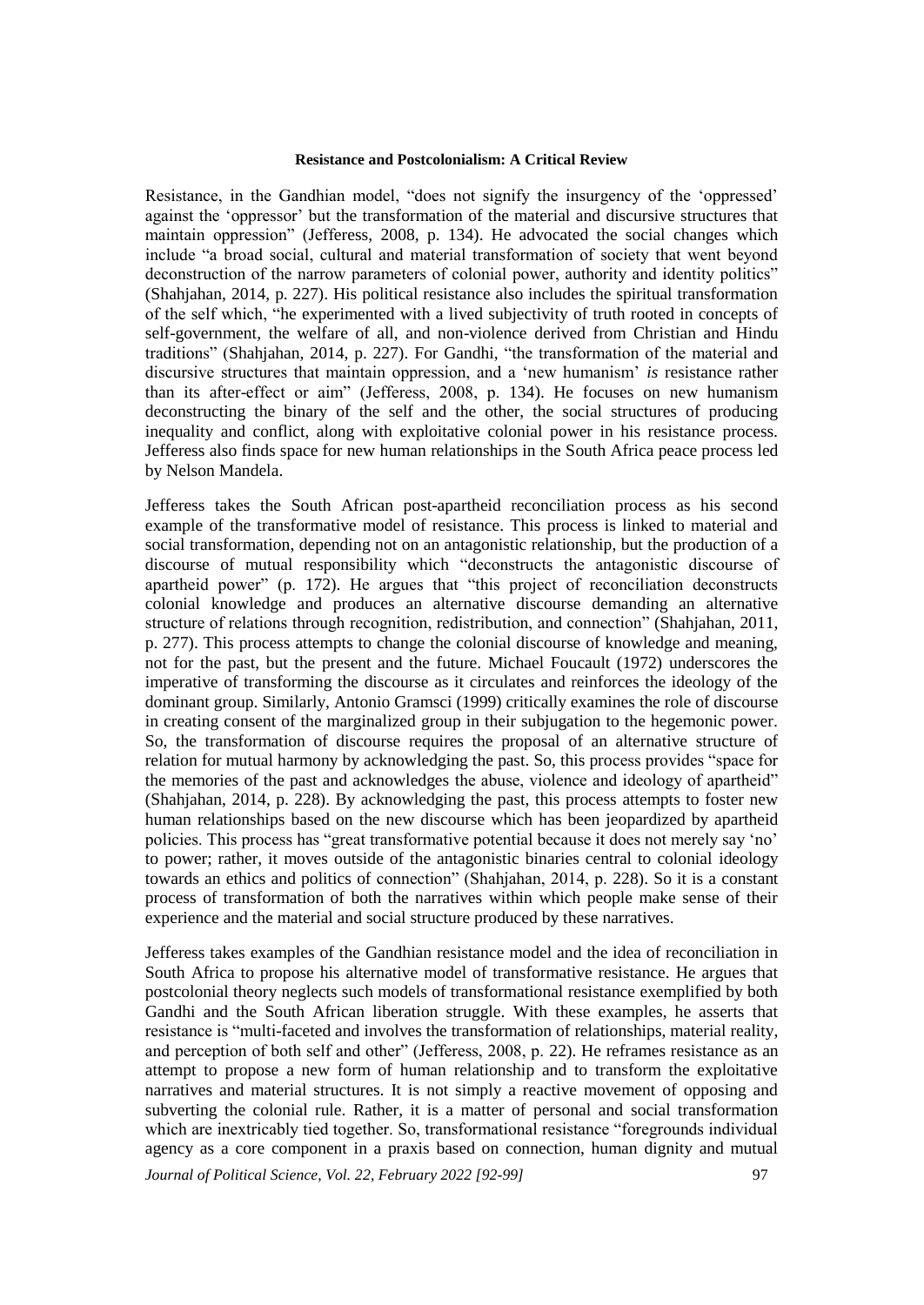interdependence" (Shahjahan, 2014, p. 228). This model focuses on the creation of new humanism, new ways of being based on mutual interdependence and transformative social structure.

Jefferess problematizes the notion of resistance as opposition as well as the binary, simplistic constructions of victim and perpetrator. His resistance as a transformation model does not only aim to liberate the oppressed from dominating structures and subvert the colonial power, but also to liberate the deep structures of human society. In this sense, resistance is an attempt at the transformation of both discursive and material consequences of power imbalance. It is a "radical restructuring of global relationships" (Jefferess, 2008, p. 4). Moreover, he deconstructs the antagonistic binary of the self and other of colonial discourse and proposes a "discourse of human dignity and interdependence" (Jefferess, 2008, p. 9). For this, he emphasizes love as a way to endorse the notion of interdependence and connectivity that he stressed in his explorations of *ahimsa* and reconciliation. He argues that "the idea of love may be one way of contending with that disjunctive, and seemingly indescribable 'how' and somehow that Spivak and Said identify, a caesura in postcolonial thought" (Jefferess, 2008, p. 184). He hopes that love can figure as the mechanism that connects a politics of resistance with a dream of liberation.

### **Conclusion**

In conclusion, Jefferess (2008) takes resistance as a process of liberating suppressed people from the social structure of unequal power relationships by transforming the material condition, social structure and human relationship; and the discourse of exploitation. His transformative model of resistance acknowledges both the discourse of colonial power and the social structure that produces the discourse. Moreover, resistance is more than the oppositional strategies of the dominant power which is based on the binary opposition of the self and the other. It deconstructs the binary opposition in creating a new form of humanism based on mutual interdependence. Precisely, the transformative model of resistance comprises the transformation from social, cultural and material oppression with a new social relationship of mutual interdependence. The implication of such a model of resistance goes beyond the postcolonial struggle. This resistance model has its relevance in various social movements of marginalized groups like women, poor, Dalit, third gender, ethnic minority to bring out substantial changes in their lives. Such movements should aim to transform all the power structures and socio-economic conditions of their marginalization. Moreover, the discourses of exploitation and exclusion which the hegemonic group produces to sustain and perpetuate their domination need to be transformed. such transformation opens an avenue for a new type of human relationship of mutual respect and love. Briefly, the resistance process encompasses the transformation of material condition, discourse, and human relationships.

#### **References**

Bhabha, H. (1995). *The location of culture*. Routledge.

Boehmer, E. (2006). Postcolonialism. In P. Waugh (Ed.), *Literary theory and criticism* (pp. 340-361). Oxford.

Fanon, F. (1986). *The wretched of the earth* (C. Farrington, Trans.). Penguin.

*Journal of Political Science, Vol. 22, February 2022 [92-99]* 98